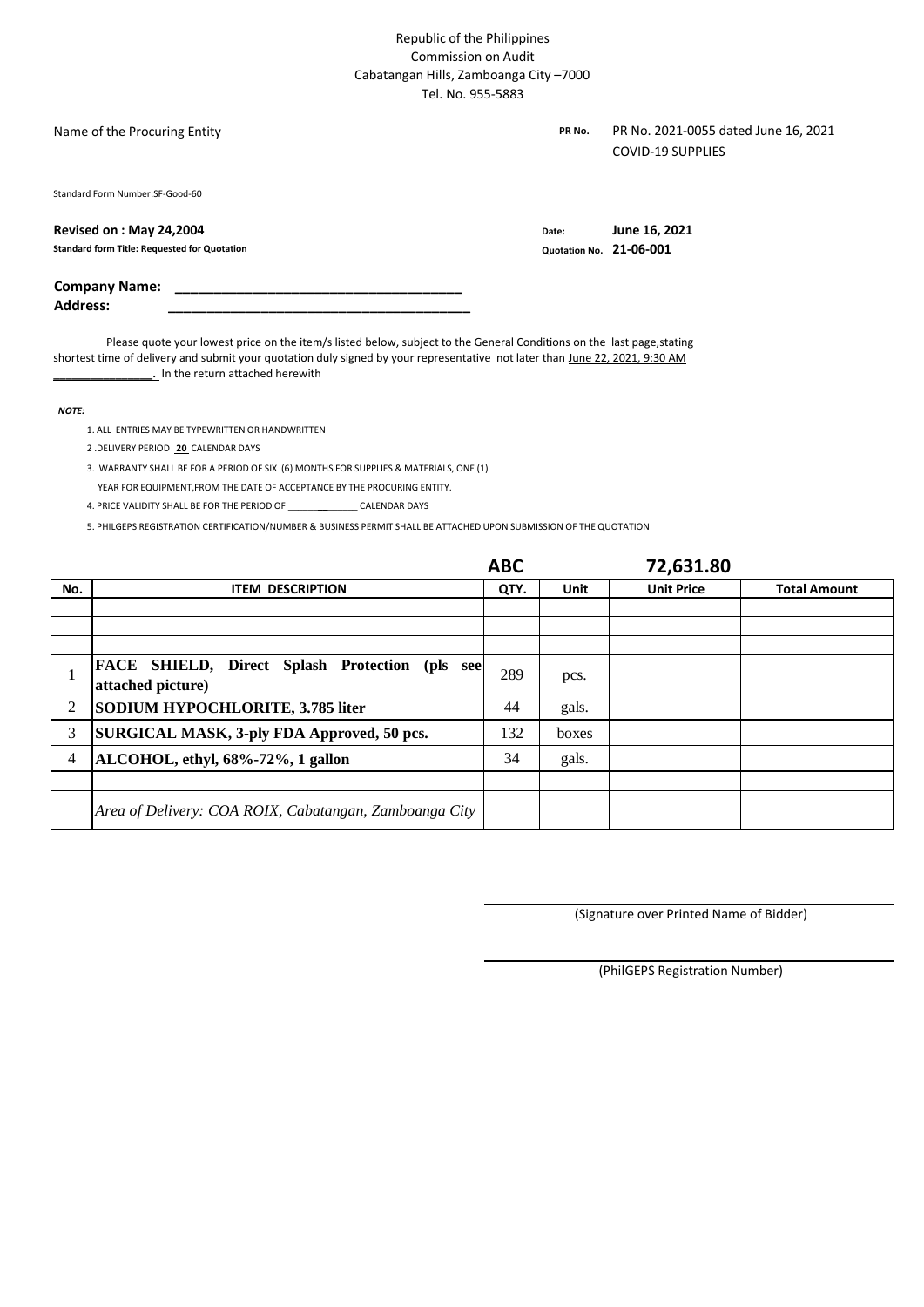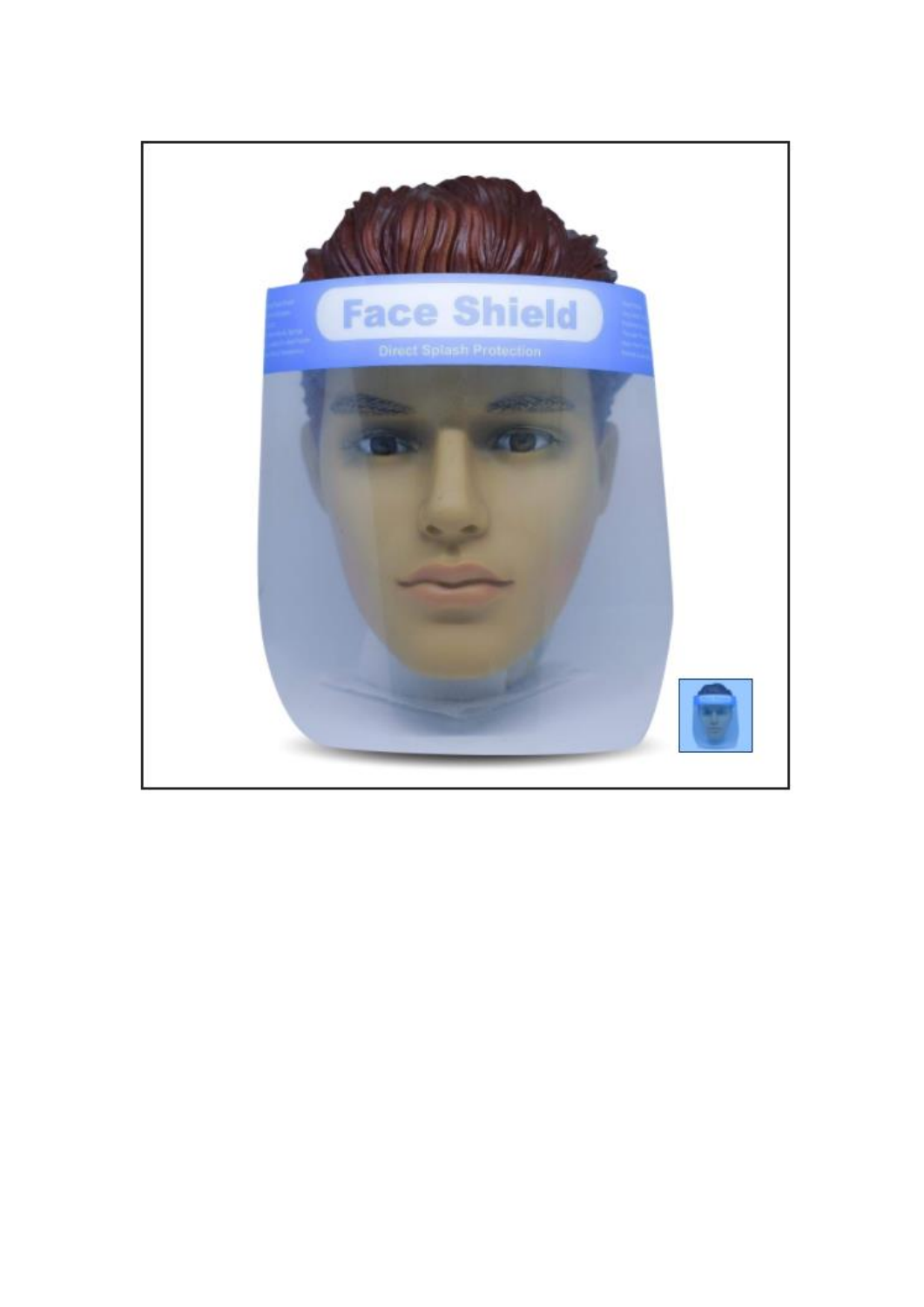

Republic of the Philippines **COMMISSION ON AUDIT Regional Office No. IX** Cabatangan Hills, Zamboanga City

## \_\_\_\_\_\_\_\_\_\_\_\_\_\_\_\_\_\_\_\_\_\_\_\_\_\_\_\_\_\_\_\_\_\_\_\_\_\_\_\_\_\_\_\_\_\_\_\_\_\_\_\_\_\_\_\_\_\_\_\_\_\_\_\_\_\_\_\_\_\_\_\_\_\_\_\_\_ **BIDDER'S CERTIFICATION**

This is to certify that I have received from the canvasser of the Commission on Audit, Regional Office No. IX, this City, a copy of Canvass/Bid No.  $21 - 06 - 001$  dated Jun. 16, 2021 as indicated by my signature hereunder.

| <b>Bidder/Dealer</b> | <b>Print Name</b> | <b>Signature</b> | <b>Date</b> | Tel. No. |
|----------------------|-------------------|------------------|-------------|----------|
|                      |                   |                  |             |          |
|                      |                   |                  |             |          |
|                      |                   |                  |             |          |
|                      |                   |                  |             |          |
|                      |                   |                  |             |          |
|                      |                   |                  |             |          |

## **CANVASSERS' CERTIFICATION**

We hereby certify that we have delivered a copy of Canvass/Bid to be opened on *\_\_\_June 22, 2021 / 9:30am\_\_* to the above dealers or bidders. (Date/Time)

\_\_\_\_\_\_\_\_\_\_\_\_\_\_\_\_\_\_\_\_\_\_\_\_\_\_\_ \_\_\_\_\_\_\_\_\_\_\_\_\_\_\_\_\_\_\_\_\_\_\_\_\_\_

**CANVASSER CANVASSER**

**COVID-19 SUPPLIES** PR No. 2021-0055 dated June 16, 2021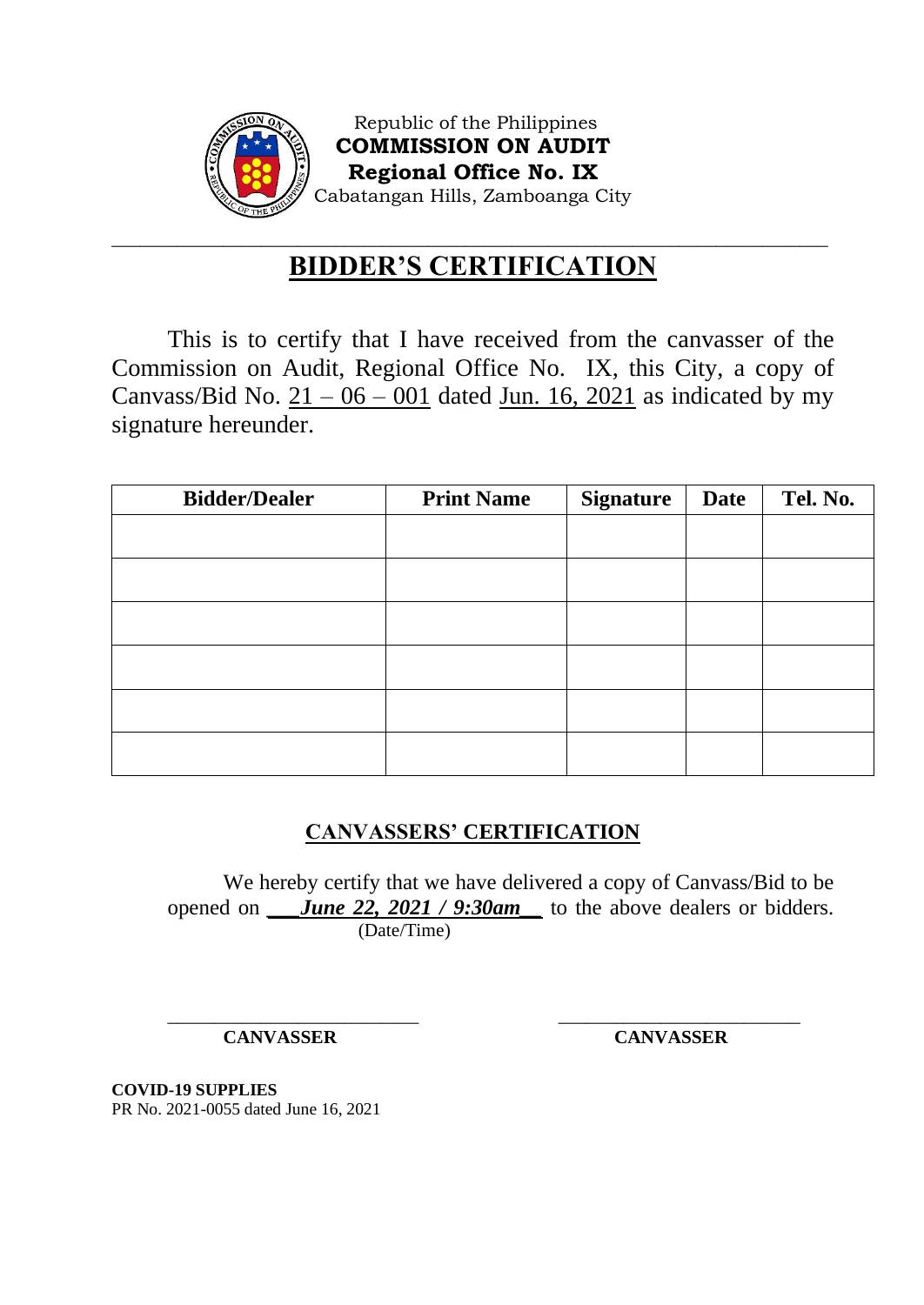

Central Portal for<br>Philippine Government<br>Procurement Oppurtunities

**[Help](javascript:void(window.open()** 

# **Bid Notice Abstract**

## **Request for Quotation (RFQ)**

| <b>Reference Number</b>                                                                     | 7774238                                                                                                                               |                              |                                            |
|---------------------------------------------------------------------------------------------|---------------------------------------------------------------------------------------------------------------------------------------|------------------------------|--------------------------------------------|
| <b>Procuring Entity</b>                                                                     | COMMISSION ON AUDIT - REGION IX                                                                                                       |                              |                                            |
| Title                                                                                       | ANTI COVID 19 SUPPLIES                                                                                                                |                              |                                            |
| <b>Area of Delivery</b>                                                                     | Zamboanga Del Sur                                                                                                                     |                              |                                            |
| <b>Solicitation Number:</b>                                                                 | 21-06-001                                                                                                                             | <b>Status</b>                | Pending                                    |
| <b>Trade Agreement:</b>                                                                     | Implementing Rules and<br>Regulations                                                                                                 |                              |                                            |
| <b>Procurement Mode:</b>                                                                    | Negotiated Procurement -<br>Small Value Procurement<br>(Sec. 53.9)                                                                    | <b>Associated Components</b> |                                            |
| <b>Classification:</b>                                                                      | Goods                                                                                                                                 |                              |                                            |
| Category:                                                                                   | Safety and Occupational<br>Products                                                                                                   | <b>Bid Supplements</b>       | O                                          |
| <b>Approved Budget for the</b><br>Contract:                                                 | PHP 72,631.80                                                                                                                         |                              |                                            |
| <b>Delivery Period:</b>                                                                     | 20 Day/s                                                                                                                              | <b>Document Request List</b> | O                                          |
| <b>Client Agency:</b>                                                                       |                                                                                                                                       |                              |                                            |
|                                                                                             |                                                                                                                                       | <b>Date Published</b>        | 17/06/2021                                 |
| <b>Contact Person:</b>                                                                      | Arnold P Bejar<br><b>BAC Secretariat</b><br>Cabatangan Regional<br><b>Government Complex</b>                                          |                              |                                            |
|                                                                                             | Cabatangan Hills, Barangay<br>Cabatangan<br>Zamboanga City<br>Zamboanga City                                                          | <b>Last Updated / Time</b>   | 16/06/2021 14:30 PM                        |
|                                                                                             | Zamboanga Del Sur<br>Philippines 7000<br>63-997-9788858                                                                               | <b>Closing Date / Time</b>   | 22/06/2021 09:30 AM                        |
|                                                                                             | bacsec.coaro9@gmail.com                                                                                                               |                              |                                            |
| <b>Description</b>                                                                          |                                                                                                                                       |                              |                                            |
| 2 SODIUM HYPOCHLORITE, 3.785 liter 44 gals.<br>4 ALCOHOL, ethyl, 68%-72%, 1 gallon 34 gals. | 1 FACE SHIELD, Direct Splash Protection (pls see attached picture) 289 pcs.<br>3 SURGICAL MASK, 3-ply FDA Approved, 50 pcs. 132 boxes |                              |                                            |
| <b>Line Items</b><br>Item No.                                                               | <b>Product/Service Name</b>                                                                                                           | <b>Description</b>           | <b>Quantity UOM</b><br><b>Budget (PHP)</b> |
| $\mathbf{1}$                                                                                | Safety and Occupational Products                                                                                                      | ANTI COVID-19 SUPPLIES       | $\mathbf{1}$<br>Lot<br>72,631.80           |
| <b>Other Information</b>                                                                    | Area of Delivery: COA ROIX, Cabatangan, Zamboanga City                                                                                |                              |                                            |
|                                                                                             |                                                                                                                                       |                              |                                            |